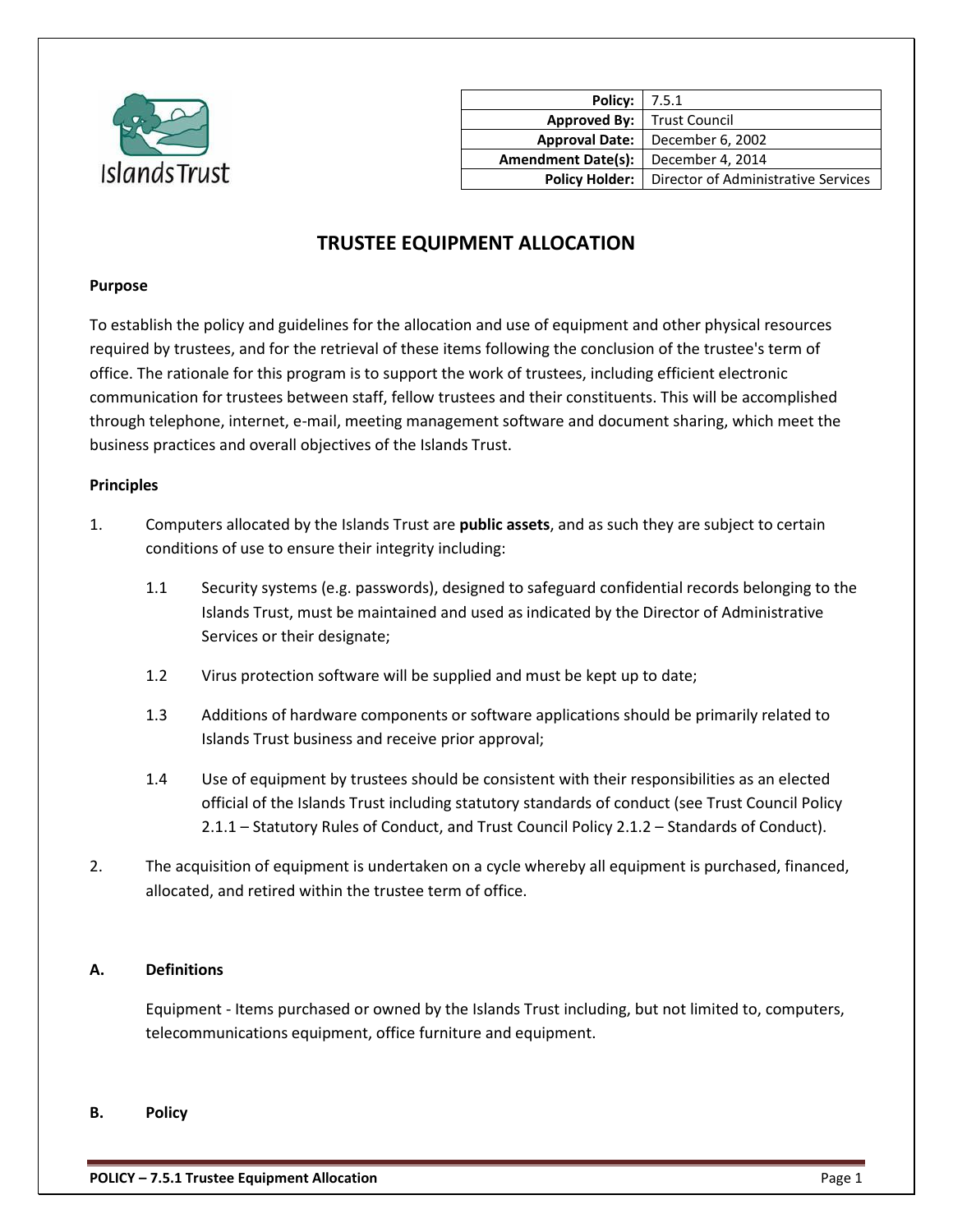## **1. Allocation of Equipment**

Trustee equipment will be allocated at the beginning of each term of office, subject to budget availability. All trustees provided with equipment will be required to sign an acknowledgement of receipt and acceptance of the conditions of use.

## **2. Asset Inventory Records**

All equipment purchased or acquired by the Islands Trust remains the property of the Islands Trust. Accordingly, all items purchased and paid from Trust funds will be entered into a physical asset inventory record. This inventory will indicate the specific equipment items held by each trustee.

## **3. Delivery, Operating Costs, and Support**

All costs related to the delivery, connection, servicing, supplies and ongoing operating costs for trustee equipment will be paid for by the Islands Trust.

The Islands Trust will provide computer hardware and software support for those trustees who have been provided with a computer.

The Islands Trust does not provide computer hardware and software support for computers that have not been supplied by the Islands Trust, or for work unrelated to Islands Trust business.

#### **4. Insurance**

Insurance coverage for all equipment allocated to trustees is covered under the Islands Trust general insurance policy (office contents). Supplementary insurance coverage by the trustee is not required.

As soon as practicable after an occurrence, trustees must report any stolen, lost or damaged equipment to the Director of Administrative Services.

# **5. Retrieval of Equipment**

Following the conclusion of a trustee's term of office where that trustee is not entering into a subsequent term, all equipment owned by the Trust must be returned. Trust staff will be responsible for its return to the Victoria office, or for coordinating the transfer of the equipment from an outgoing trustee to an incoming trustee.

At the sole discretion of the Director of Administrative Services, equipment may be purchased by an out-going trustee at fair market value, if it is surplus to the needs of the Islands Trust.

# **6. Sign-Out Procedure**

All equipment will be signed out by the trustee, as received. The return of the equipment to the Victoria office will be signed off by the Director of Administrative Services, or their designate.